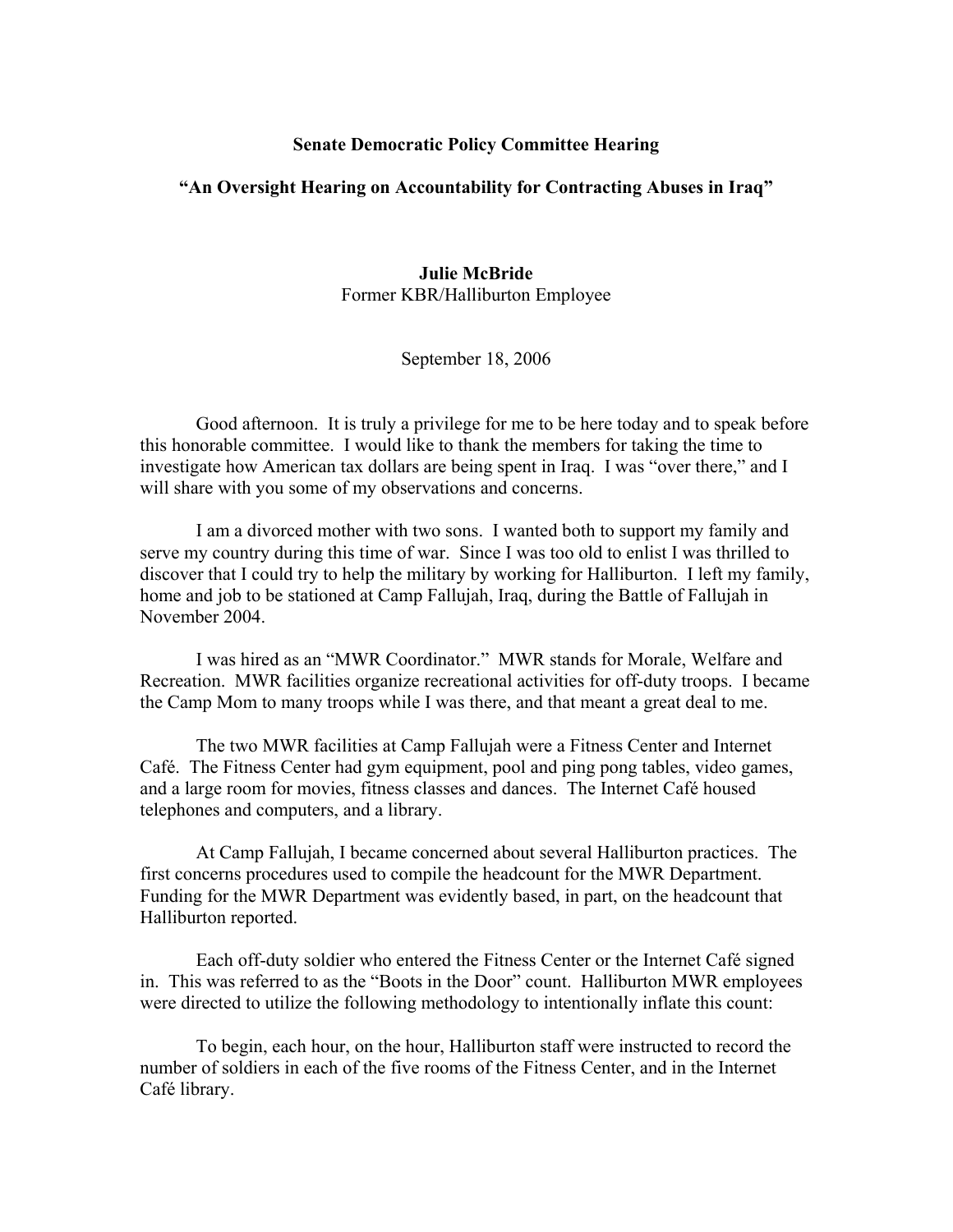In addition, each person who used any equipment in the Fitness Center was required to sign a form. This included balls, ping pong paddles, pool cues, board games, video games, etc.

Further, a record was kept of the number of troops who attended fitness classes or other activities.

Halliburton instructed that at the end of each calendar day, MWR Coordinators prepare a situation report, or "sit rep," to record what was purported to be the MWR headcount for the day. To inflate that figure, the Coordinators began by adding together the "Boots in the Door" count, and the hourly totals for each room in the Fitness Center throughout the day and in the library. For example, I was present in Iraq on February 27, 2005, when the "Boots in the Door" count at the MWR facility in Fallujah was about 330. The hourly count that day for each room was over 1,300. These totals were then combined for a Fitness Center headcount in excess of 1,600, or five times the actual number of troops that came into the facility.

Next, Halliburton would often add the number of troops who attended a fitness class or activity, although each person had already been counted when he or she came in the door, and again in the hourly head count. On top of that, often they would also add the total number of equipment items that were checked out that day. Sometimes they would even add the number of towels checked out by the troops. One day in February 2005, for example, 179 towels were added into the headcount. One day in January 2005, they added 240 bottles of water used by the troops that day. Sometimes they used a sum total for the headcount that was higher than the "Boots in the Door," hourly room counts, activity count, equipment count, and towels count *combined*.

After adding together all of the numbers to arrive at a "sum total," Coordinators were instructed to throw away the original "Boots in the Door" figure. The larger "sum total" was then designated as the MWR headcount for that day. This figure was e-mailed to Halliburton administrators who compiled the numbers for all MWR facilities. There are many other Halliburton MWR Coordinators who can verify this procedure.

This fraudulent headcount can then equate to millions of dollars in unnecessary funding. By inflating the number of users, Halliburton can rationalize a greater need for facilities, equipment, staffing and administrators than actually exists. The additional staffing does not benefit the troops, but it does benefit Halliburton. Under its contract, the more facilities, equipment, staff and administrators Halliburton can show a need for, the more profit Halliburton makes. As the mantra at Halliburton camps goes, "it's costplus, baby."

I also observed that through their control of the MWR and dining facility requisition procedure, Halliburton employees requisition many items for their personal use, claiming that they were for the troops. I have personally observed cases of soda, stacked on top of each other in Halliburton administrative offices, which Halliburton